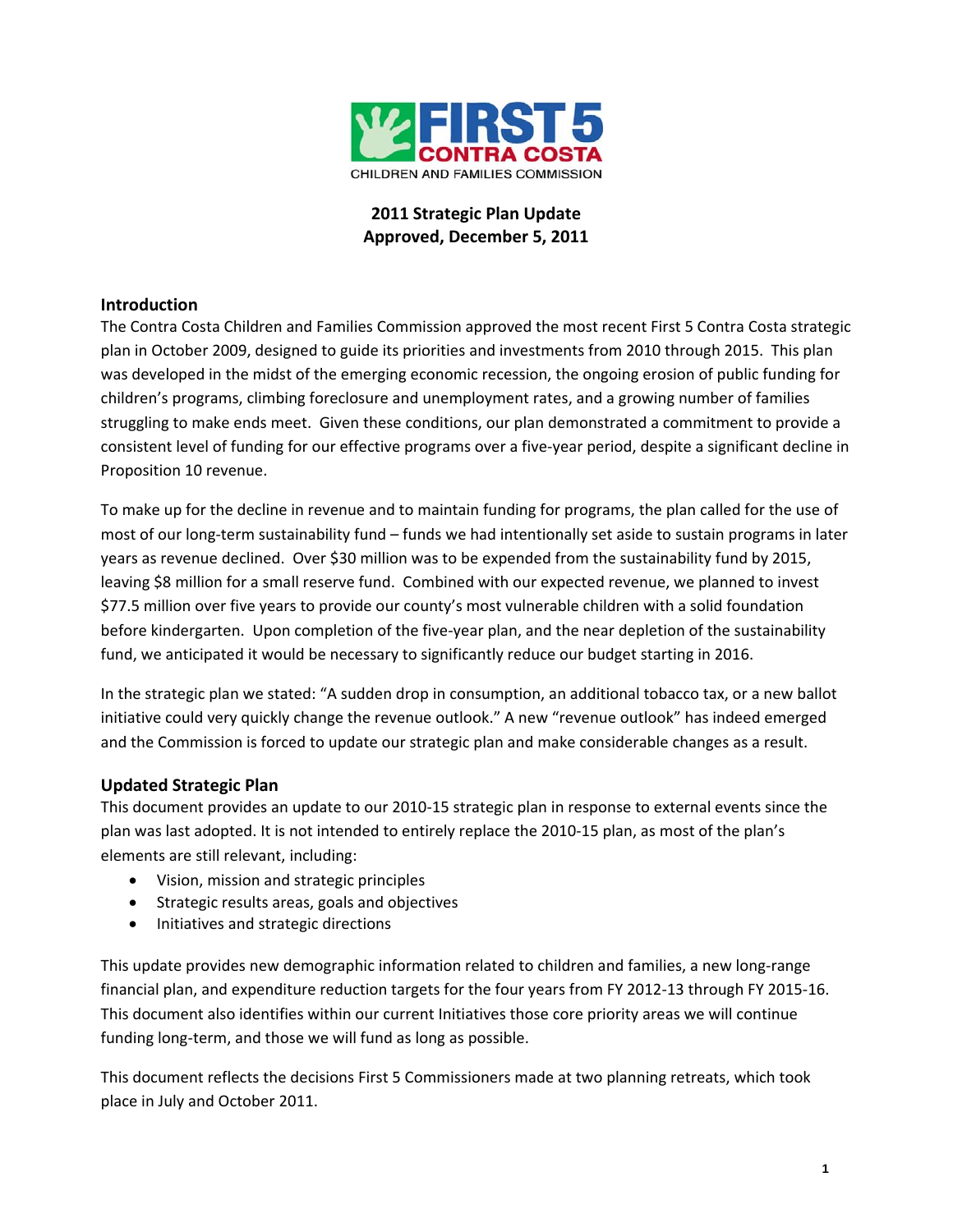### **A Current Snapshot**

In the last decade, and even in the two years since the Commission adopted its last plan, Contra Costa has continued to grow and has faced economic turmoil. Preliminary 2010 Census data show significant changes in the County since 2000, particularly in growth in the South and East regions of the County. While the County's overall population grew by 11% over the decade, the South and East regions grew by 32% and 29% respectively. The City of Brentwood itself grew by 121%; San Ramon increased by 61%, and Oakley by 38%. Conversely, and as the economy has worsened, in the last two years the cities of Pinole, El Cerrito and San Pablo have lost population.

Contra Costa remains a county of wide disparity in wealth, one in which economic statistics create a positive outlook for the County overall, but mask many families who struggle to make ends meet in a region that remains a very expensive place to live and raise a family. In the last three years in Contra Costa County, the cost of child care has increased by 25%, unemployment has increased by 74%, and the number of Cal Fresh (food stamps) recipients by 123%. Meanwhile, wages rose by only 2%.

Median household income in Contra Costa (2009) stands at \$75,742, well above the California median of \$58,925. But a family of four in Contra Costa with one school‐age and one preschool‐age child would have to earn \$69,069 annually to cover basic costs including housing, food, transportation, child care, health care, and taxes. Almost 10% of Contra Costa residents live below the federal poverty level. Last year, nearly 75% of families served in First 5 programs earned \$30,000 or less, and of those, 48% earned less than \$15,000.

### **The Challenge: Assembly Bill 99**

In April 2011, California Governor Jerry Brown signed Assembly Bill 99, which allows the state to take nearly \$1 billion of voter-approved Proposition 10 tobacco tax revenues. AB 99 requires First 5 commissions to remit half of their Prop 10 fund balance as of June 30, 2010 to the state, which translates to a loss of \$23,488,904 for First 5 Contra Costa. Currently, no use for those funds has been identified in the State budget.

In its initial response to AB 99, the Commission adopted a "step‐down" approach to reducing expenditures to the level of ongoing Proposition 10 revenue by fiscal year 2015-16. The initial step was a 14% reduction in Proposition 10 expenditures in the 2011‐12 budget, eliminating over \$3 million in expenditures for program, staff, and administrative costs.

Following the enactment of AB 99, twelve First 5 commissions challenged its legality, charging that such a sweeping change to the structure of Proposition 10 should have been taken to the voters; that it uses Prop 10 funds to supplant state General Funds, which is explicitly prohibited by law; and that it bypasses local control over local revenues. Voters have consistently supported Proposition 10 over the years, most recently with Prop 1D in May 2009.

The legal arguments of the AB 99 lawsuit were heard in Fresno Superior Court on August 30, 2011. With the judge's decision not expected until the end of November, and with an appeal likely by either side, the Commission may not know the ultimate outcome for AB 99 until the end of the 2011‐12 fiscal year or later.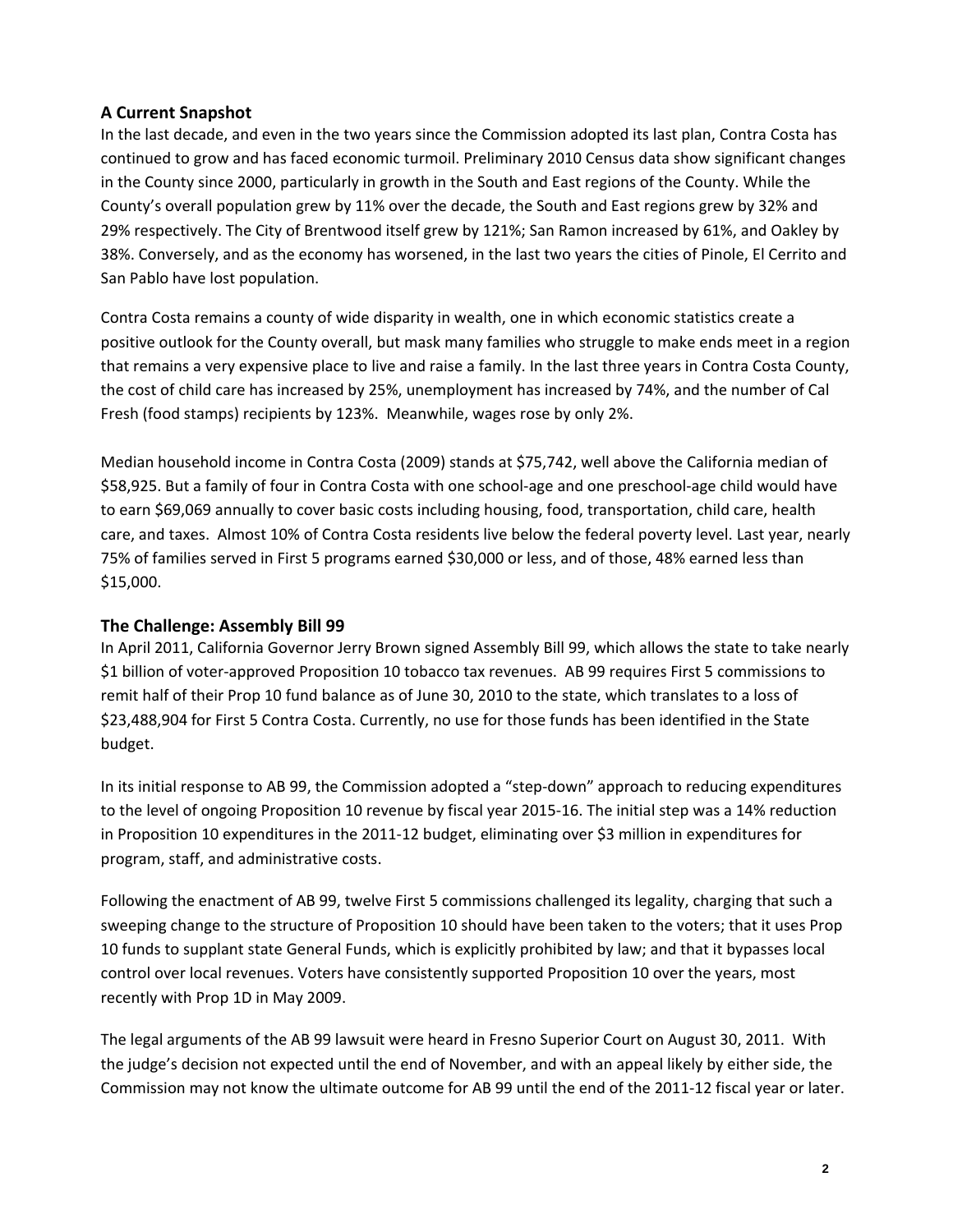The Commission, then, is challenged by the circumstances revolving around the fund balance we had expected to use to fully sustain our programs through the 2014‐15 fiscal year. Instead, the Commission must immediately reduce budget expenditures each year to the point of exhausting the fund balance by 2014‐15.

## **Long‐Range Financial Plan**

In response to the passage of Assembly Bill 99, the Commission adopted in April 2011 a "step-down" approach to reducing its expenditures over the next four years. After the last step, Commission expenditures will be tied to revenue only; the fund balance to augment tax revenue will be exhausted. The Commission completed its first step, a reduction of \$3.11 million, with adoption of the FY 2011/12 budget.

Given the uncertainty introduced by the legal challenge to AB99 and expenditure savings in the 2010/2011 fiscal year, the Commission modified its April projections to allow for no expenditure reduction in the 2012/13 year, as opposed to the 15.2% drop previously anticipated. By doing so, the Commission will have time to learn the ultimate outcome of the legal challenge to AB99 before making any additional significant cuts. At its October 3 meeting, the Commission adopted the following expenditure targets for the fiscal years through FY 2015‐16.

| PROJECTED REVENUE AND TARGETED EXPENDITURES, FY 2011/12 - FY 2015/16 |            |            |           |           |           |
|----------------------------------------------------------------------|------------|------------|-----------|-----------|-----------|
|                                                                      | FY 11/12   | FY 12/13   | FY 13/14  | FY 14/15  | FY 15/16  |
| <b>Prop 10 Revenue -- LAO 2009</b><br>Est.                           | 8,462,369  | 8,205,829  | 7,842,146 | 7,581,003 | 7,368,000 |
| <b>Fund balance drawdown</b>                                         | 3,555,675  | 3,932,215  | 1,957,854 | 918.997   | 0         |
| <b>Expenditure target (Prop 10</b><br>funds only)                    | 12,138,044 | 12,138,044 | 9,800,000 | 8,500,000 | 7,368,000 |
| <b>Reduction in expenditure</b><br>from previous year                | 14%        | 0.00%      | 19.26%    | 13.27%    | 13.32%    |

Currently, 87% of the overall budget is devoted to program expenditures (evaluation accounts for 5% and administration for 8%). This percentage may drop as the overall budget decreases due to fixed costs that will cause the administrative portion of the budget to increase. Applying the current proportions to the 2015‐16 targeted expenditure (\$7,368,000) yields \$6,410,160 for program expenditure, 64% of the current level of program funding.

Proposition 10 tax revenue is expected to continue to decline in the years beyond 2015 as tobacco consumption continues to drop. The Commission will need to continue to adjust financial and strategic plans based on ongoing revenue forecasts.

As the Commission is forced to reduce its budget in the future, staffing and expenses will need to be reduced proportionally. Reducing or eliminating program activities will result in corresponding staff reductions or redistributions. The Commission should be careful to ensure that First 5 will continue to meet its compliance obligations.